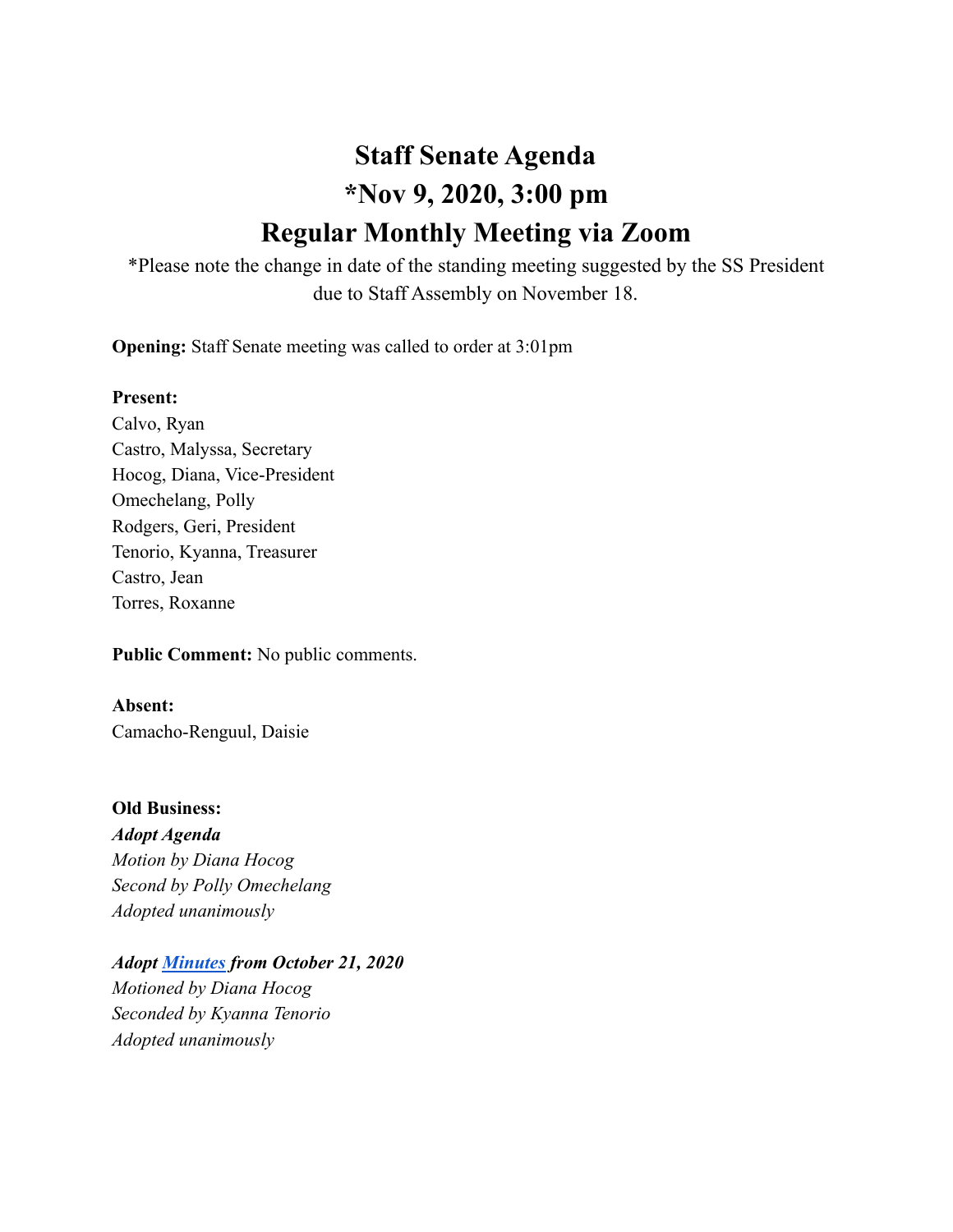- A. Updates:
	- (1) Budget FY 20-21(Ky) No changes for the budget.
		- (a) Still our money even after the quarter ends.

\*\*Geri met with IP and there are no dates for Thanksgiving get-together.

- (2) Executive Committee: Marianas Food Bank (Geri) April instead of November
	- (a) Suggestions of four committees from in-house Marketing, Communications (will call organizations),
	- (b) We will not do monetary donations.
	- (c) NMC will not be a drop-off point.
	- (d) Sponsorship we will verify with IP Frankie
	- (e) If we have an actual drive, we will have logistics on campus. \*\*IP Frankie
	- (f) Next meeting to finalize the food bank.
- (3) Policy Committee: Staff of the Quarter (Ryan)
	- (a) Top 3 for each quarter
		- (i) If there is a tie then SS will be the tie breaker.
			- 1) Leadership, positive work relationships
			- 2) How would we go about if a nominee does not accept the recognition. \*We will respect that.
			- 3) We will have a better structure after the first quarter.
				- a) Selection criteria needs to be sent to IP for review and approval.
			- 4) January, February, March Staff of the Quarter
				- a) End of March is when we will announce the person.
- $(4)$  Ad Hoc (Rox)
	- (a) Committee for By-laws
		- (i) Prefer to do it here in the SS December meeting.
			- 1) Three things
				- a) Amending the frequency of meetings
				- b) Amending the laws
				- c) Changing who serves on what committee
					- i) Ms. Lisa would like to speak about the changes.

#### **I. New Business**

- A. Topics & logistics, PPT for Staff Assembly, 11/18/20, 10:00-11:00AM
	- a. Confirmed that IP will speak on that day.
	- b. Maly will be the moderator if her appointment is changed. \*She will inform the SS by 11/13/2020
		- i. Diana will be the back-up
	- c. Roxanne will be co-host and chat-moderator.
	- d. Staff recognition Ryan will announce anniversaries, birthdays and new employees.
		- i. August, September, October, November slide with staff names
	- e. 40th Anniversary Special Monthly Events
		- i. No cash donation, Fishing derby is happy to partner with NMC.
			- 1. No cash donation.
		- ii. Ms Geri will ask about what will be happening every month.
	- f. Maia Pangelinan from ASNMC to be included to speak about Toys for Tots to get a buy in from the staff. Beginning after welcoming remarks.